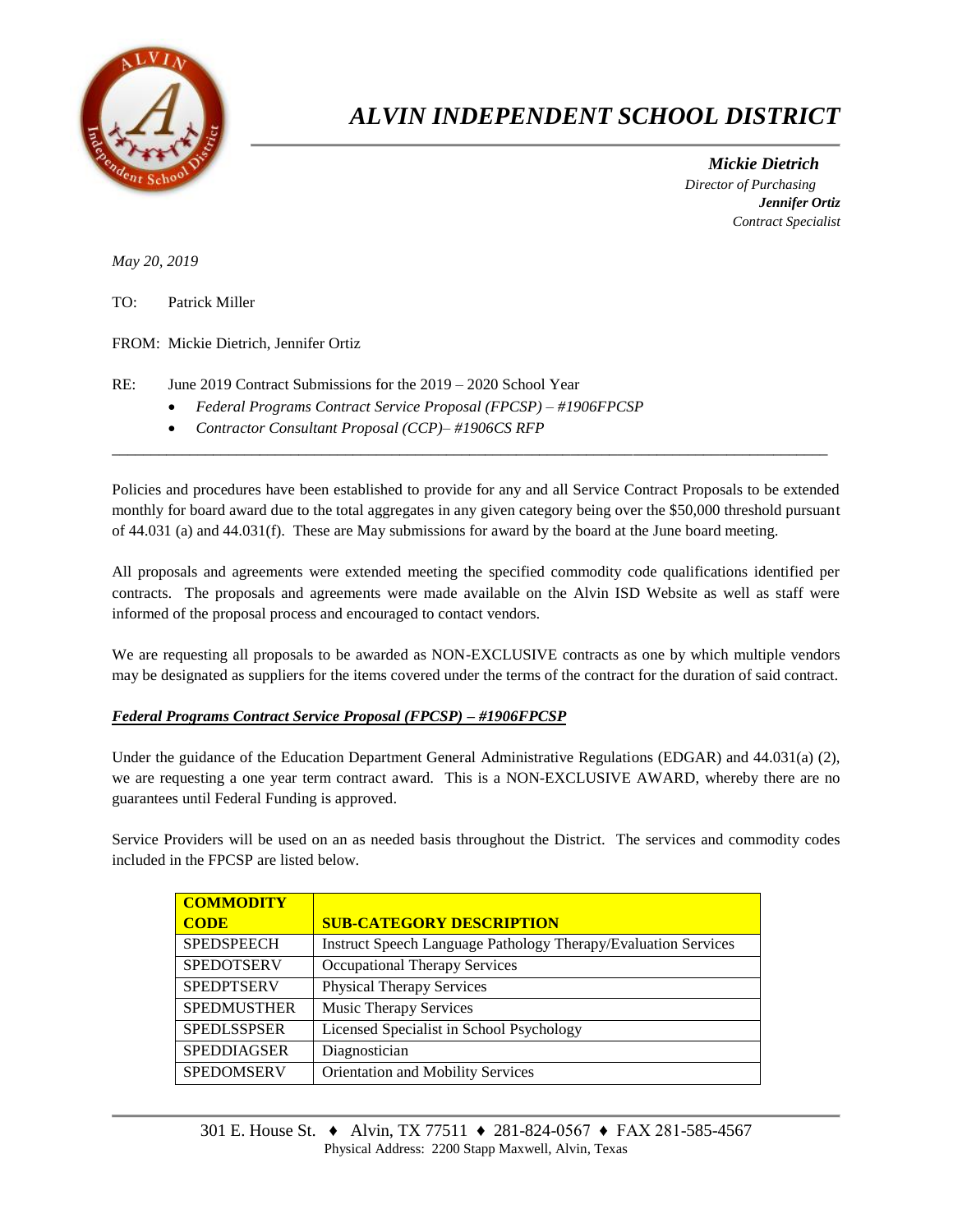| <b>SPEDVISSERV</b>   | <b>Vision Services</b>                                    |
|----------------------|-----------------------------------------------------------|
| <b>SPEDNURSERV</b>   | <b>Skilled Nursing Services</b>                           |
| <b>SPEDSIGNSERV</b>  | Sign Language Interpreting                                |
| <b>SPEDINHOME</b>    | In-Home/Parent Training Services                          |
| <b>STAFTRAININST</b> | <b>Staff Development/Training Services</b>                |
| <b>SPEDINTERPRET</b> | <b>Interpreting Services</b>                              |
| <b>SPEDBILASSM</b>   | Bilingual Assessment/Diagnosis or Evaluations             |
| <b>SPEDAUTISMED</b>  | Educational and Related Services for Students with Autism |
| <b>INSTTRNSGGP</b>   | Classroom Instructional Training within a Single Group    |

Under the FPCSP, we are requesting award to Eighteen (18) qualified responses that we have received this month for services outlined under the following commodity codes:

|                          | <b>SUB-CATEGORY DESCRIPTION</b>                                                                                                                                                                                                                                                  |
|--------------------------|----------------------------------------------------------------------------------------------------------------------------------------------------------------------------------------------------------------------------------------------------------------------------------|
|                          |                                                                                                                                                                                                                                                                                  |
|                          | Educational and Related Services for Students with                                                                                                                                                                                                                               |
| <b>SPEDAUTISMED</b>      | Autism                                                                                                                                                                                                                                                                           |
|                          |                                                                                                                                                                                                                                                                                  |
|                          |                                                                                                                                                                                                                                                                                  |
|                          |                                                                                                                                                                                                                                                                                  |
|                          | <b>Interpreting Services</b>                                                                                                                                                                                                                                                     |
|                          | In Home Parent Training Services; Staff Development                                                                                                                                                                                                                              |
|                          | <b>Training Services</b>                                                                                                                                                                                                                                                         |
|                          |                                                                                                                                                                                                                                                                                  |
|                          |                                                                                                                                                                                                                                                                                  |
| <b>SPEDSPEECH</b>        | Speech Language Pathology                                                                                                                                                                                                                                                        |
|                          |                                                                                                                                                                                                                                                                                  |
|                          |                                                                                                                                                                                                                                                                                  |
|                          | Speech Language Pathology                                                                                                                                                                                                                                                        |
|                          | Speech Language Pathology; Occupational Therapy;                                                                                                                                                                                                                                 |
|                          | Physical Therapy; Licensed Spec in School Psychology                                                                                                                                                                                                                             |
|                          |                                                                                                                                                                                                                                                                                  |
|                          |                                                                                                                                                                                                                                                                                  |
| <b>INSTTRNSGGP</b>       | Classroom Instructional Training within a Single Group                                                                                                                                                                                                                           |
| SPEDSPEECH; SPEDOTSERV;  | Speech Language Pathology; Occupational Therapy;                                                                                                                                                                                                                                 |
| SPEDPTSERV; SPEDLSSPSER; | Physical Therapy; Licensed Spec in School Psychology;                                                                                                                                                                                                                            |
| SPEDDIAGSER; SPEDOMSERV; | Diagnostician; Orientation and Mobility; Vision                                                                                                                                                                                                                                  |
|                          | Services; Skilled Nursing Service; Sign Language                                                                                                                                                                                                                                 |
|                          | Interpreting                                                                                                                                                                                                                                                                     |
|                          |                                                                                                                                                                                                                                                                                  |
|                          | <b>Staff Development Training Services; Bilingual</b>                                                                                                                                                                                                                            |
|                          | Assessments/ Diagnosis or Evaluations                                                                                                                                                                                                                                            |
|                          |                                                                                                                                                                                                                                                                                  |
|                          | <b>Staff Development Training Services</b>                                                                                                                                                                                                                                       |
|                          |                                                                                                                                                                                                                                                                                  |
|                          |                                                                                                                                                                                                                                                                                  |
| <b>STAFTRAININST</b>     | <b>Staff Development Training Services</b>                                                                                                                                                                                                                                       |
|                          |                                                                                                                                                                                                                                                                                  |
|                          | <b>Staff Development Training Services</b>                                                                                                                                                                                                                                       |
|                          | <b>COMMODITY CODE</b><br>SPEDINTERPRET<br>SPEDINHOME; STAFTRAININST<br><b>SPEDSPEECH</b><br>SPEDSPEECH; SPEDOTSERV;<br>SPEDPTSERV; SPEDLSSPSER<br>SPEDVISSERV; SPEDNURSERV;<br><b>SPEDSIGNSERV</b><br>STAFTRAININST; SPEDBILASSM<br><b>STAFTRAININST</b><br><b>STAFTRAININST</b> |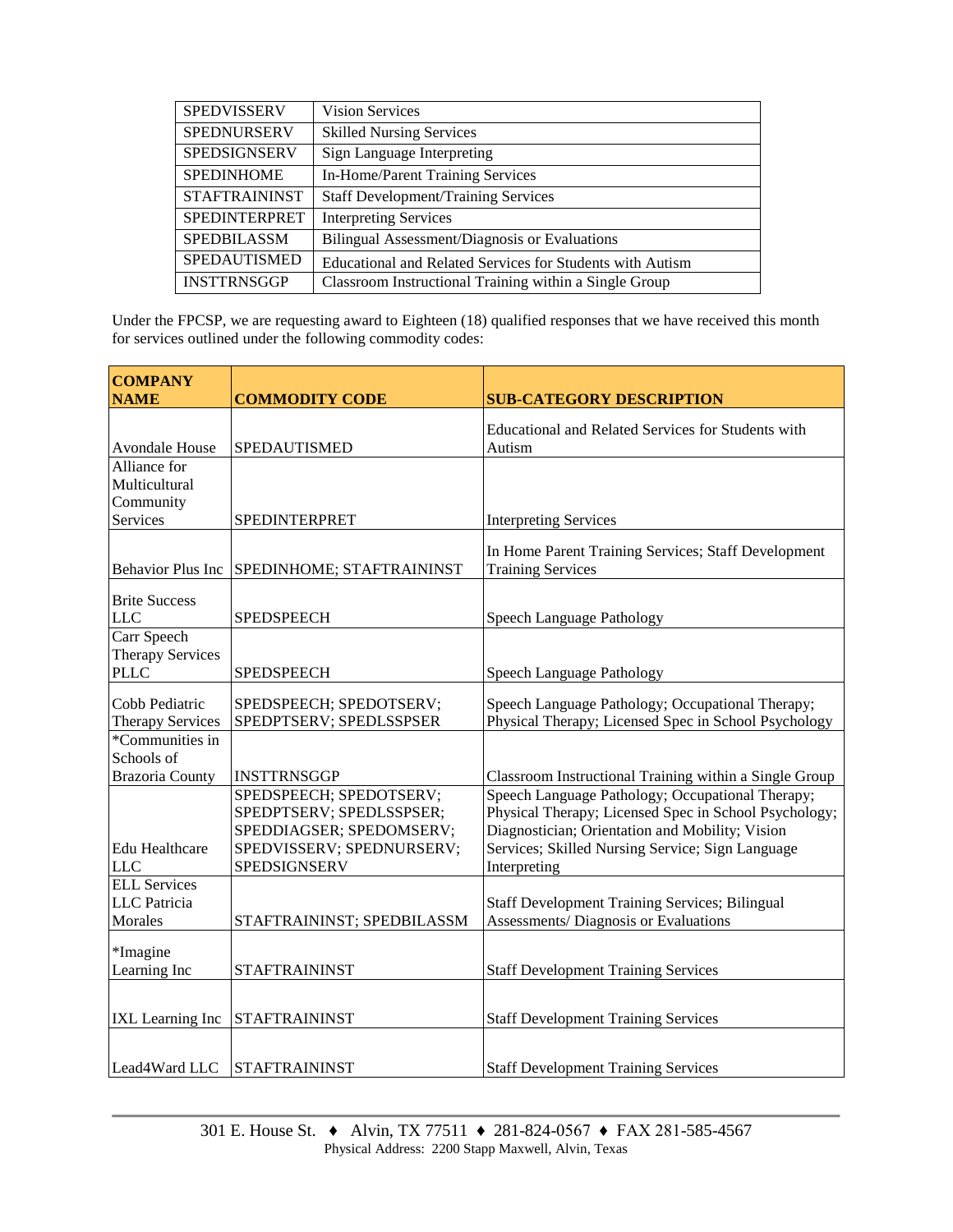| Sandra Mercuri          | <b>STAFTRAININST</b>        | <b>Staff Development Training Services</b>            |  |
|-------------------------|-----------------------------|-------------------------------------------------------|--|
| Marlo Keller            |                             |                                                       |  |
| <b>OLRAM</b>            |                             |                                                       |  |
| Consulting LLC          | <b>STAFTRAININST</b>        | <b>Staff Development Training Services</b>            |  |
|                         |                             |                                                       |  |
| <b>Schlechty Center</b> | <b>STAFTRAININST</b>        | <b>Staff Development/Training Services</b>            |  |
|                         | SPEDSPEECH; SPEDOTSERV;     | Speech Language Pathology; Occupational Therapy;      |  |
|                         | SPEDPTSERV; SPEDLSSPSER;    | Physical Therapy; Licensed Spec in School Psychology; |  |
|                         | SPEDDIAGSER; SPEDOMSERV;    | Diagnostician; Orientation and Mobility; Vision; In   |  |
| Specialized             | SPEDVISSERV; SPEDINHOME;    | Home Parent Training; Staff Development Training      |  |
| Assessment &            | STAFTRAININST;              | Services; Interpreting Services; Bilingual            |  |
| Consulting              | SPEDINTERPRET; SPEDBILASSM; | Assessments/Diagnosis or Evaluations                  |  |
|                         | SPEDSPEECH; SPEDOTSERV;     | Speech Language Pathology; Occupational Therapy;      |  |
| <b>SHC</b> Services Inc | SPEDPTSERV; SPEDMUSTHER;    | Physical Therapy; Music Therapy; Licensed Spec in     |  |
| dba Supplemental        | SPEDLSSPSER; SPEDDIAGSER;   | School Psychology; Diagnostician; Bilingual           |  |
| <b>Health Care</b>      | <b>SPEDBILASSM</b>          | Assessments/Diagnosis or Evaluations                  |  |
|                         | SPEDSPEECH; SPEDOTSERV;     | Speech Language Pathology; Occupational Therapy;      |  |
|                         | SPEDPTSERV; SPEDMUSTHER;    | Physical Therapy; Music Therapy; Licensed Spec in     |  |
|                         | SPEDLSSPSER; SPEDDIAGSER;   | School Psychology; Diagnostician; Orientation and     |  |
| Therapia Staffing       | SPEDOMSERV; SPEDSIGNSERV;   | Mobility; Sign Language; Bilingual Assessments/       |  |
| <b>LLC</b>              | <b>SPEDBILASSM</b>          | Diagnosis or Evaluations                              |  |

## *Contracted Consultant Proposal (CCP)– #1906CS RFP*

Under the guidance  $44.031(a)$  (2), these contracts will be for a one (1) year term beginning the date the RFP is awarded by the board, with the option to renew for an additional two (2) years should all parties be in agreement for a NON-EXCLUSIVE AWARD.

Contracted Service Providers will be used on an as needed basis throughout the District. The services and commodity codes included in the CCP are listed below:

| <b>COMMODITY</b>    |                                                                 |  |  |
|---------------------|-----------------------------------------------------------------|--|--|
| <b>CODE</b>         | <b>SUB-CATEGORY DESCRIPTION</b>                                 |  |  |
| <b>FAEQUPSRV</b>    | Fine Arts – Misc Fine Arts General Supplies/Equipment Repair    |  |  |
|                     | <b>Services</b>                                                 |  |  |
| <b>FACOSTUMES</b>   | Costumes and Accessories to include Alterations                 |  |  |
| <b>MNTPANTWALL</b>  | Painting, Maintenance and Repair Services including Caulking    |  |  |
| <b>NEWSWRITE</b>    | Newspapers Publications Advertising, Provide Athletic           |  |  |
|                     | Reviews; Media Release                                          |  |  |
| <b>STAFCONVO</b>    | <b>General Staff Development - Convocations</b>                 |  |  |
| <b>CONSULTADMIN</b> | Consulting Service - Administrative, Board Training, Facilitate |  |  |
|                     | Community Advisory Council, Bond Planning                       |  |  |
| <b>CONSULTOTHR</b>  | Consulting Services - Not Otherwise Classified                  |  |  |
| <b>CONSULCHEER</b>  | Consulting and Training for Student Cheer and Team Building     |  |  |
| <b>CONSULTINSR</b>  | <b>Insurance Consulting</b>                                     |  |  |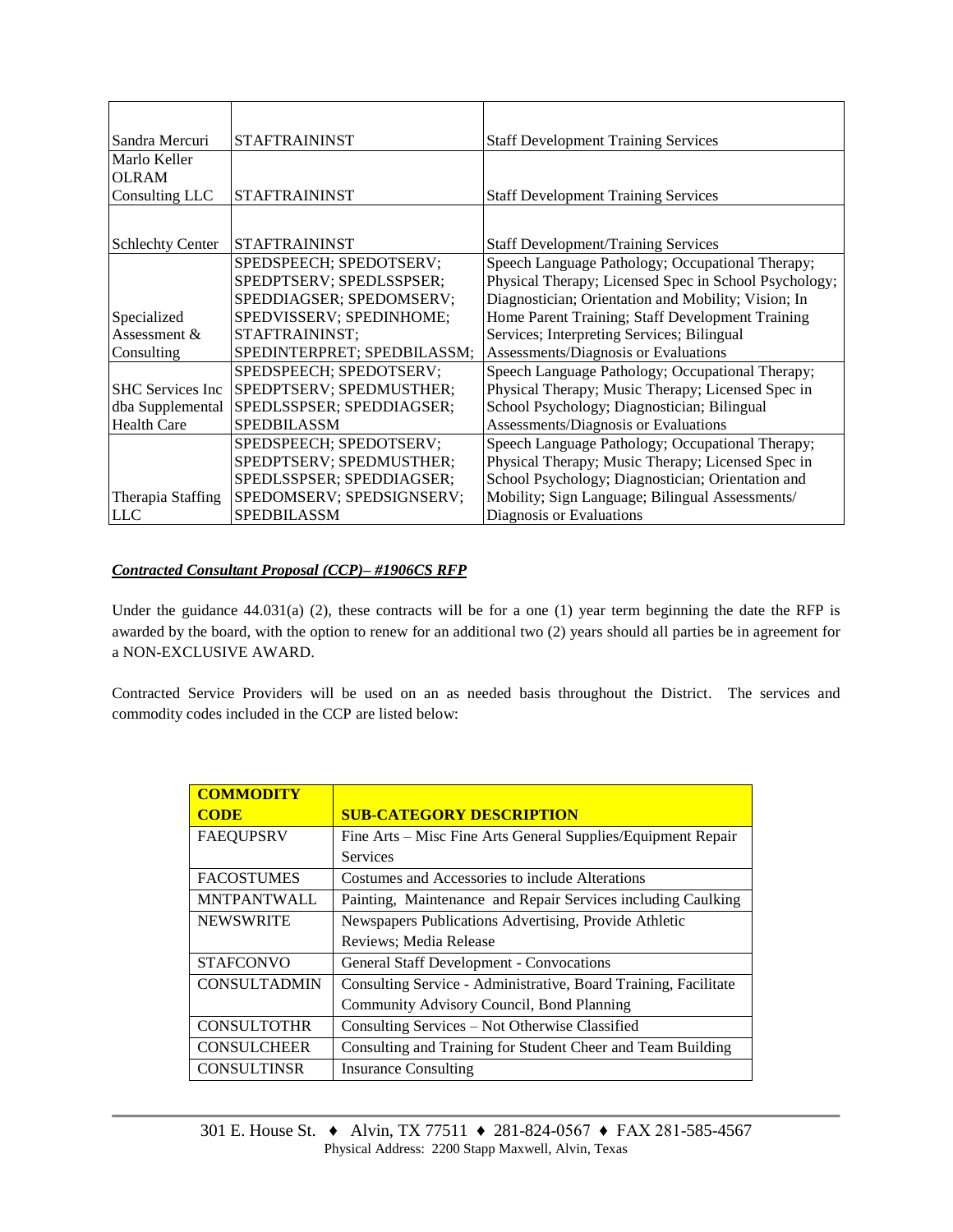| <b>SERVSECAUDIT</b>  |                                                                |  |  |  |
|----------------------|----------------------------------------------------------------|--|--|--|
|                      | Safety - Risk Management - Security (Security Audits) Safety   |  |  |  |
|                      | Consulting                                                     |  |  |  |
| <b>CONSULTRAFF</b>   | <b>Traffic Consulting - Design Service</b>                     |  |  |  |
| <b>TECSERVICES</b>   | Data Processing, Computer Programming and Software             |  |  |  |
|                      | Services                                                       |  |  |  |
| <b>TECTRNSERV</b>    | <b>Computer Educational Training Services</b>                  |  |  |  |
| <b>SERVASSEMBL</b>   | Assemblies - Student Programs; Theatre Groups; Authors         |  |  |  |
|                      | Visits; Motivational Speaking; Student Training with Multi     |  |  |  |
|                      | Groups in one setting                                          |  |  |  |
| <b>STAFMOTIVAT</b>   | Staff Development - Motivational Team Building / Leadership    |  |  |  |
| <b>STAFTRAININST</b> | Staff Development - Instructional Based Training/ ChildCare    |  |  |  |
|                      | Training/                                                      |  |  |  |
| <b>INSTTRAIN</b>     | Instructional Training for Testing /PSAT/SAT/ACT               |  |  |  |
| <b>INSTTRNSGGP</b>   | Classroom Instructional Training within a Single group, Video  |  |  |  |
|                      | Conference, Kickstart, Communities in Schools                  |  |  |  |
| <b>BLDGFACDESGN</b>  | Facility Design Services and Consulting - Food Service; Create |  |  |  |
|                      | Student engaging atmosphere; Color schemes; Create better      |  |  |  |
|                      | flow for students                                              |  |  |  |
| <b>MNTGENEREP</b>    | Generator Maintenance Repairs and Services                     |  |  |  |
| <b>SERVCALIBRATE</b> | Equipment Maintenance & repair to include Calibration          |  |  |  |
| <b>FINAUDIT</b>      | Accounting Services - Auditing, A/P Auditing                   |  |  |  |
| <b>SPEDVACCIN</b>    | <b>Vaccination Program Services</b>                            |  |  |  |
| <b>SERVRECMGMT</b>   | Records Management to Include Shredding                        |  |  |  |
| <b>BLDGINSPCER</b>   | Inspection & Certification Services as per TDLR and TAS        |  |  |  |
|                      | standards; Conduct On Site Inspections                         |  |  |  |
| <b>FAMUSPROD</b>     | Music Production Services Video Streaming/Taping; Writing of   |  |  |  |
|                      | Music; Percussion Tech                                         |  |  |  |
| <b>FAACCOMPAMI</b>   | <b>Accompanist Services</b>                                    |  |  |  |
| <b>SERVPERSONHR</b>  | Personnel Service to Include PEIMS/HR Consultings/ Principal   |  |  |  |
|                      | Services                                                       |  |  |  |
| <b>FATHEATSRV</b>    | Theatrical Services - Video Taping, Audio Technicians and      |  |  |  |
|                      | Recording - Video Tape Meetings, Provide Streaming and         |  |  |  |
|                      | Archives                                                       |  |  |  |
| <b>SERVTRANSLA</b>   | <b>Translation Services</b>                                    |  |  |  |
| <b>PHOTOGROUP</b>    | Photography Services                                           |  |  |  |
| <b>SERVDISCJOC</b>   | Disc Jockeys/Emcees - Music, uplighting, monogram, lasers,     |  |  |  |
|                      | video, DJ services, party/prom set-up,                         |  |  |  |
|                      | Presentations/Entertainment/Educational                        |  |  |  |
| <b>FACLINICIAN</b>   | Professional Services - Not Otherwise Classified including     |  |  |  |
|                      | Clinicians, Private Music Lessons, Clinic Choir; Consult with  |  |  |  |
|                      | <b>Directors</b>                                               |  |  |  |
| <b>FAPIANOTUN</b>    |                                                                |  |  |  |
|                      | Piano Tuning                                                   |  |  |  |
| <b>WASTBIOHAZ</b>    | Science Waste Disposal; Bio-Hazard Service; Purification       |  |  |  |
|                      | Services; Stericycle                                           |  |  |  |
| <b>SERVMISC</b>      | Misc Services Not Otherwise Classified                         |  |  |  |
| <b>FACHOREOGR</b>    | Choreography Band/Drill/Color Guard, Music Marching Band       |  |  |  |